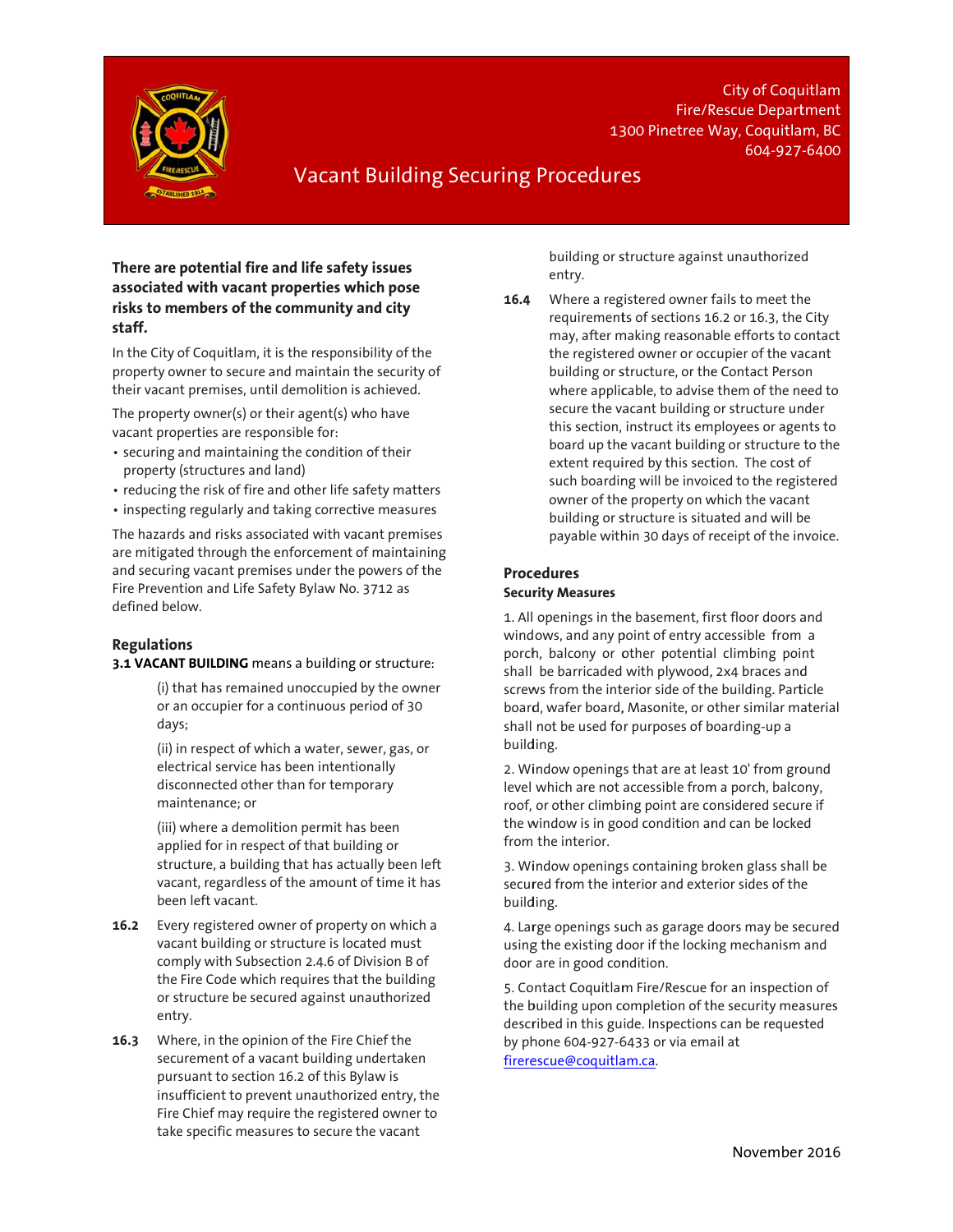#### **Materials**

1. 5/8" plywood.

2. Braces – 2 x 4 lumber.

3. 3" wood screws for securing plywood to building frame.

4. 5" wood screws for securing 2 x 4 bracing to building frame.

#### **Barrier Assembly**

1. Applying barriers is accomplished with carpenters and appropriate tools and supplies.

2. Plywood shall be cut to fit over the window and door openings, so that the outside edges extend past the underlying building framing members.

3. Plywood shall be installed on the interior side of the opening.

4. 2 x 4 braces, when required, shall be cut to fit the horizontal or vertical dimension of the plywood.

5. All plywood edges shall be secured into building framing members with 3" wood screws at 4" on centre.

6. 2 x 4 bracing ends shall be secured into building framing members with 4 - 5" wood screws.

For buildings that require access by authorized personnel, a single door that is visible from the street may be secured using a solid core wood or steel door. There shall be no windows or other openings in this door. The door shall be securely locked using a padlock and hasp assembly that is bolted through the door. The lock loop portion of the hasp is attached to the door frame using a minimum of 3-inch-long wood screws.